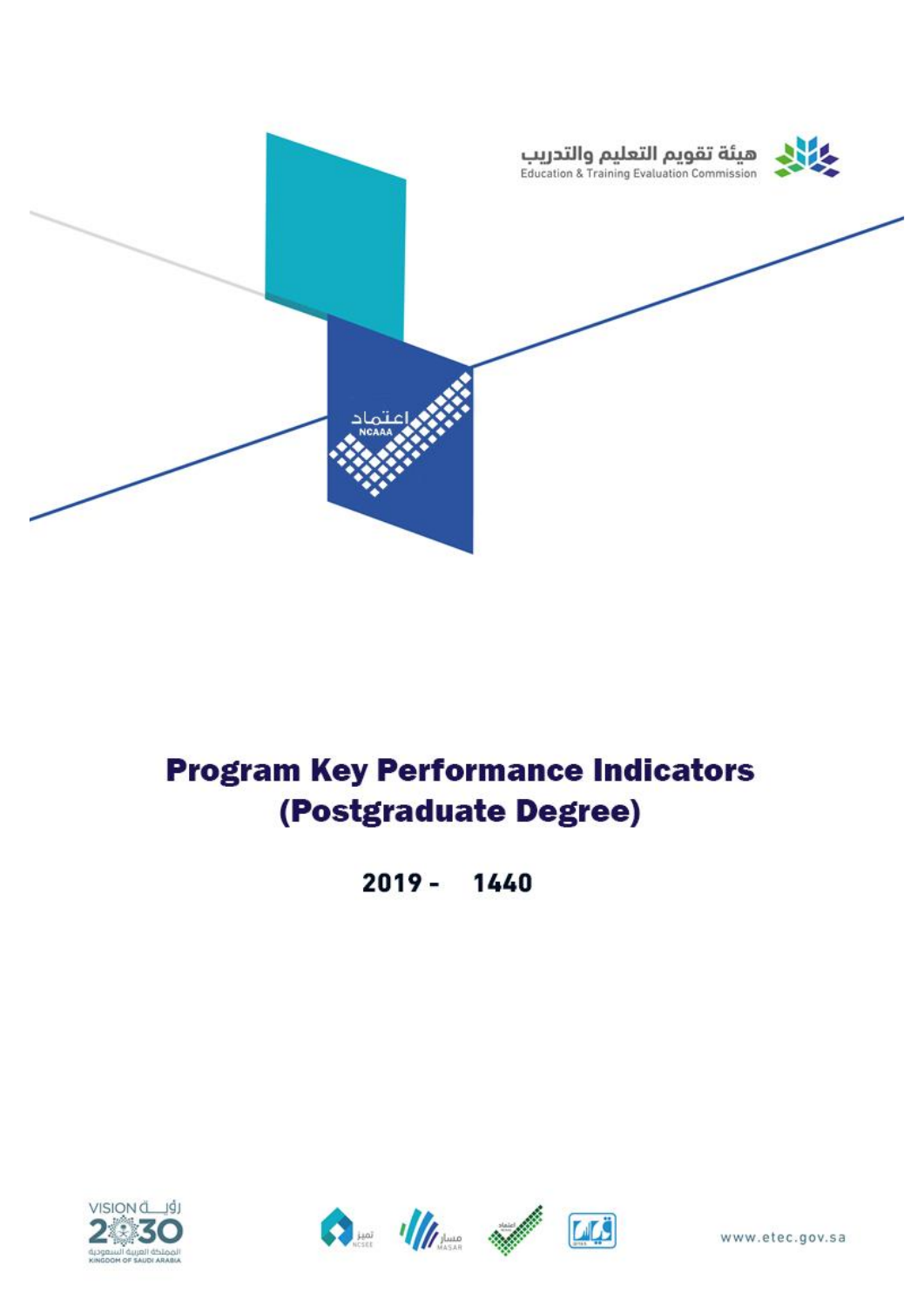## **Introduction**

Performance indicators are important tools for assessing the quality of Educational Programs and monitoring their performance. They contribute to continuous development processes and decision-making support.

The National Center for Academic Accreditation and Evaluation has identified 19 key performance indicators at the level of postgraduate programs. All of which are in line with the evolving postgraduate program accreditation standards. These performance indicators are the required minimum to be periodically measured, and additional performance indicators can be used to ensure quality of the program.

It is expected that the program measures the key performance indicators and benchmarks itself, internally and externally, using the appropriate tools, such as (Surveys, Statistical data, etc.) according to the nature and objective of each indicator, as well as determining the following levels for each indicator:

- Actual performance
- Targeted performance level
- Internal reference (Internal benchmark)
- External reference (External benchmark)
- New target performance level

A report describing and analyzing the results of each indicator (including performance changes and comparisons according to branches, sites, and gender) is expected, with a precise and objective identification of points of strength and aspects that need improvement.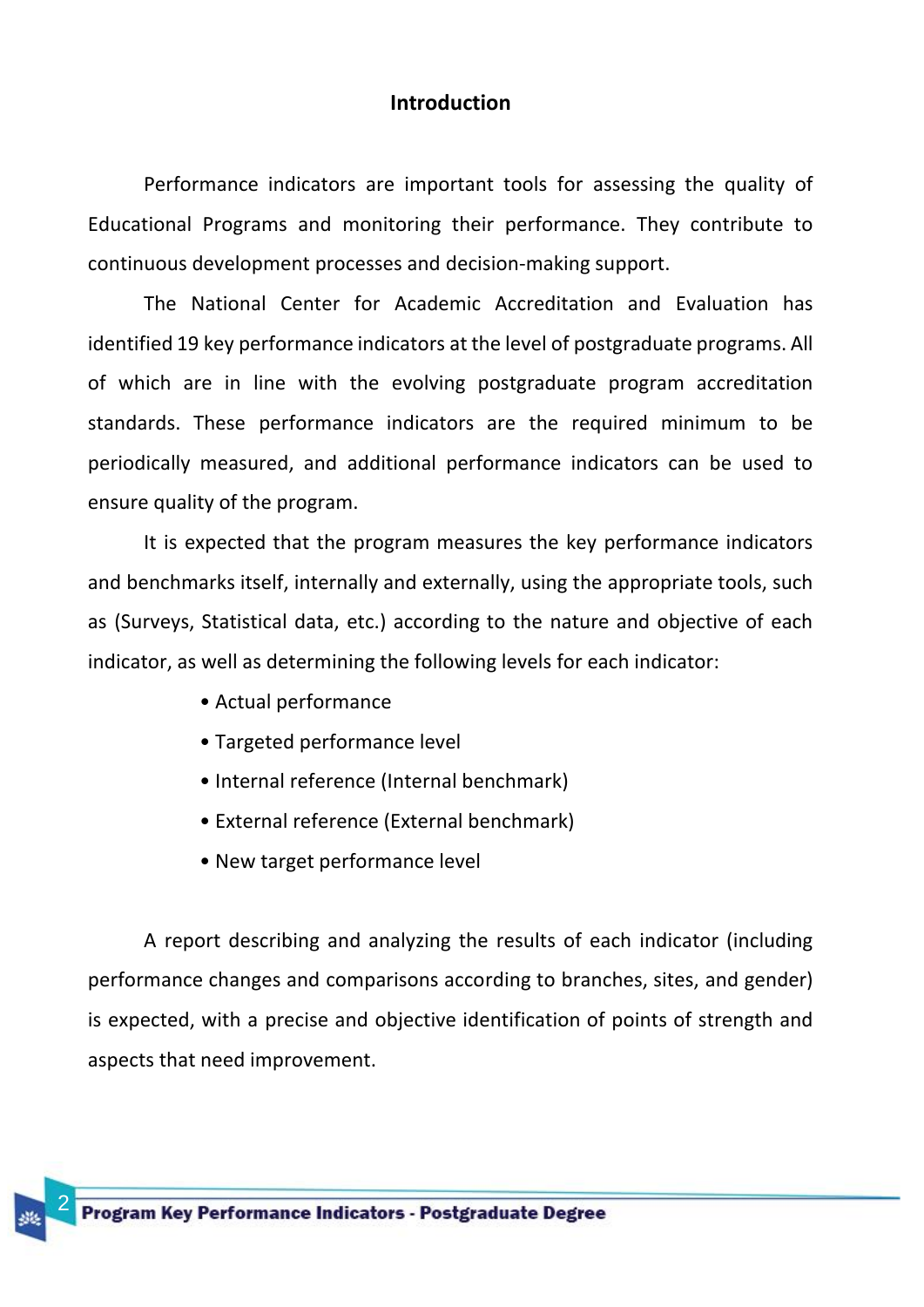## **Key Performance Indicators for Postgraduate Programs**

| <b>Standard</b>                                           | Code     | <b>Key Performance</b><br><b>Indicators</b>                                           | <b>Description</b>                                                                                                                                                                                                                            |
|-----------------------------------------------------------|----------|---------------------------------------------------------------------------------------|-----------------------------------------------------------------------------------------------------------------------------------------------------------------------------------------------------------------------------------------------|
| $-1-$<br><b>MISSION AND</b><br><b>GOALS</b>               | KPI-PG-1 | Percentage of achieved<br>indicators of the<br>program operational<br>plan objectives | Percentage of performance indicators of<br>the operational plan objectives of the<br>that have<br>achieved<br>the<br>program<br>targeted annual level to the total<br>number of indicators targeted for these<br>objectives in the same year. |
| $-3-$<br><b>TEACHING</b><br><b>AND</b><br><b>LEARNING</b> | KPI-PG-2 | <b>Students' Evaluation of</b><br>quality of learning<br>experience in the<br>program | Average of overall rating of final year<br>students for the quality of learning<br>experience in the program on a five<br>point scale in an annual survey.                                                                                    |
|                                                           | KPI-PG-3 | <b>Students' evaluation of</b><br>the quality of the<br>courses                       | Average students' overall rating of the<br>quality of courses on a five- point scale<br>in an annual survey.                                                                                                                                  |
|                                                           | KPI-PG-4 | <b>Students' evaluation of</b><br>the quality of scientific<br>supervision            | Average students' overall rating of the<br>quality of scientific supervision on a five-<br>point scale in an annual survey.                                                                                                                   |
|                                                           | KPI-PG-5 | Average time for<br>students' graduation                                              | Average time (in semesters) spent by<br>students to graduate from the program.                                                                                                                                                                |
|                                                           | KPI-PG-6 | <b>Rate of students</b><br>dropping out of the<br>program                             | Percentage of students who did not<br>complete the program to the total<br>number of students in the same cohort.                                                                                                                             |
|                                                           | KPI-PG-7 | Graduates'<br>employability                                                           | Percentage of graduates from the<br>within<br>program who<br>$\mathsf{a}$<br>year<br>of<br>graduation were employed to the total<br>number of graduates in the same year.                                                                     |
|                                                           | KPI-PG-8 | <b>Employers' evaluation</b><br>of the program<br>graduates'<br>competency            | Average of overall rating of employers<br>for the competency of the program<br>graduates on a five point scale in an<br>annual survey.                                                                                                        |
| -4-<br><b>STUDENTS</b>                                    | KPI-PG-9 | <b>Students' satisfaction</b><br>with the provided<br>services                        | Average of students' satisfaction rate<br>with the various services provided by the<br>program (food, transportation, sport<br>facilities, academic advising, ) on a five<br>point scale in an annual survey.                                 |

雖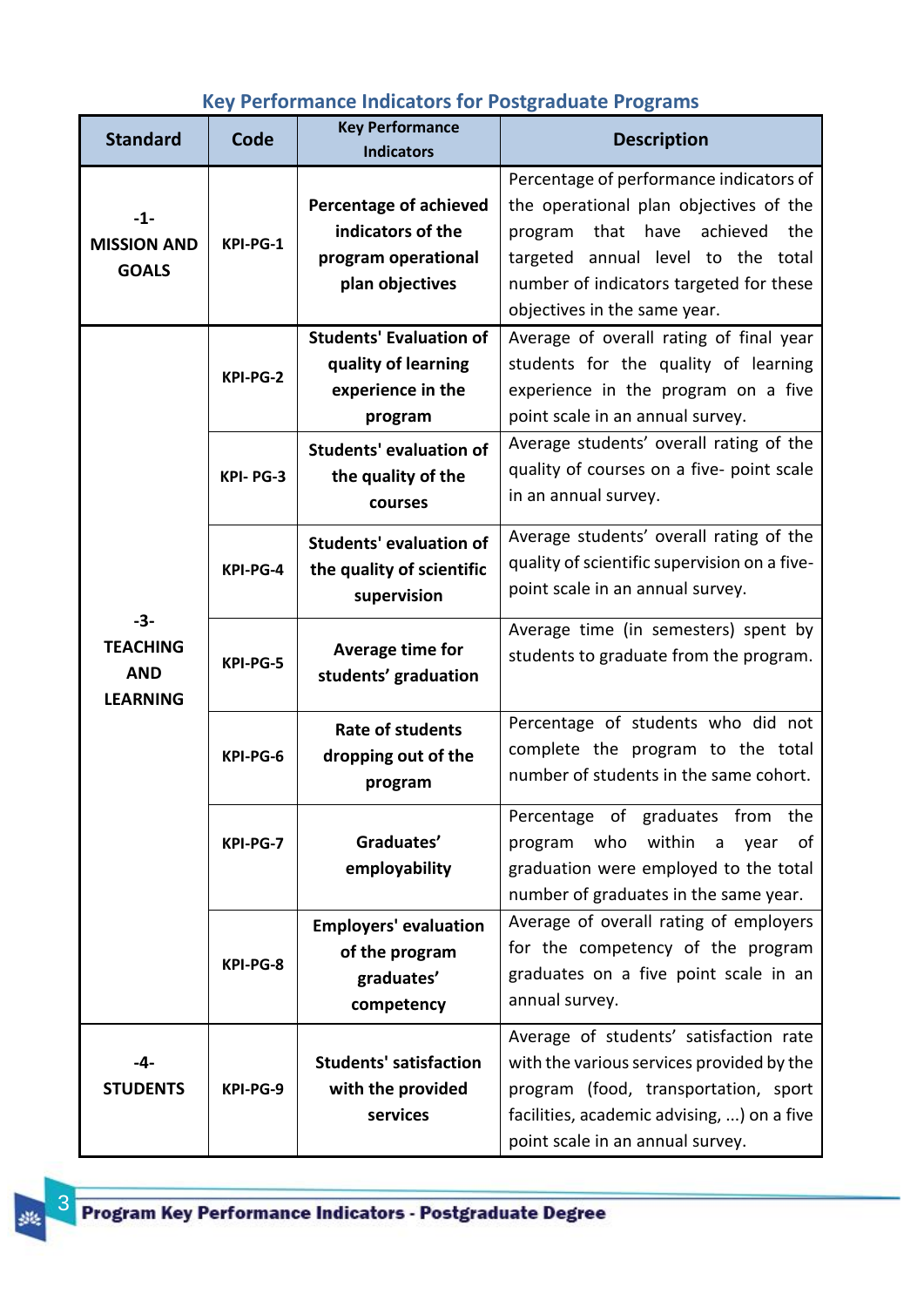| <b>Standard</b>                                               | Code             | <b>Key Performance</b><br><b>Indicators</b>                                           | <b>Description</b>                                                                                                                                                                                                                                                                         |
|---------------------------------------------------------------|------------------|---------------------------------------------------------------------------------------|--------------------------------------------------------------------------------------------------------------------------------------------------------------------------------------------------------------------------------------------------------------------------------------------|
| $-5-$<br><b>FACULTY</b><br><b>MEMBERS</b>                     | <b>KPI-PG-10</b> | <b>Ratio of students to</b><br>faculty members                                        | Ratio of the total number of students to<br>the total number of full-time and full-<br>equivalent faculty<br>members<br>time<br>participating in the program.                                                                                                                              |
|                                                               | <b>KPI-PG-11</b> | <b>Percentage of faculty</b><br>members' distribution<br>based on academic<br>ranking | distribution<br>of<br>faculty<br>Percentage<br>members participating in the program<br>based on academic ranking.                                                                                                                                                                          |
|                                                               | <b>KPI-PG-12</b> | <b>Proportion of faculty</b><br>members leaving the<br>program                        | Proportion of faculty members leaving<br>the program annually for reasons other<br>than age retirement to the total number<br>of faculty members.                                                                                                                                          |
| -6-<br>Learning<br>Resources,<br>Facilities, and<br>Equipment | <b>KPI-PG-13</b> | <b>Satisfaction of</b><br>beneficiaries with<br>learning resources                    | Average of beneficiaries' satisfaction<br>rate with learning resources on a five<br>point scale in an annual survey in terms<br>of:<br>Their<br>adequacy<br>and<br>diversity<br>a.<br>(references, journals, databases etc.)<br>b. The support services provided for<br>their utilization. |
|                                                               | <b>KPI-PG-14</b> | <b>Satisfaction of</b><br>beneficiaries with<br>research facilities and<br>equipment  | Average of beneficiaries' satisfaction<br>with<br>research<br>facilities<br>rate<br>and<br>equipment (depending on the nature of<br>the program) on a five-point scale in an<br>annual survey.                                                                                             |
| $-7-$<br><b>RESEARCH</b><br><b>AND</b><br><b>PROJECTS</b>     | <b>KPI-PG-15</b> | Percentage of<br>publications of faculty<br>members                                   | faculty<br>Percentage<br>members<br>of<br>participating in the program with at least<br>one research publication during the year<br>to total faculty members in the program.                                                                                                               |
|                                                               | KPI-PG-16        | Rate of published<br>research per faculty<br>member                                   | The average number of refereed and/or<br>published research per each faculty<br>member participating in the program<br>during the year (total number of<br>refereed and/or published research to<br>the total number of faculty members<br>during the year)                                |
|                                                               | <b>KPI-PG-17</b> | <b>Citations rate in</b><br>refereed journals per<br>faculty member                   | The average number of citations in<br>journals from<br>refereed<br>published<br>research (total number of citations in                                                                                                                                                                     |